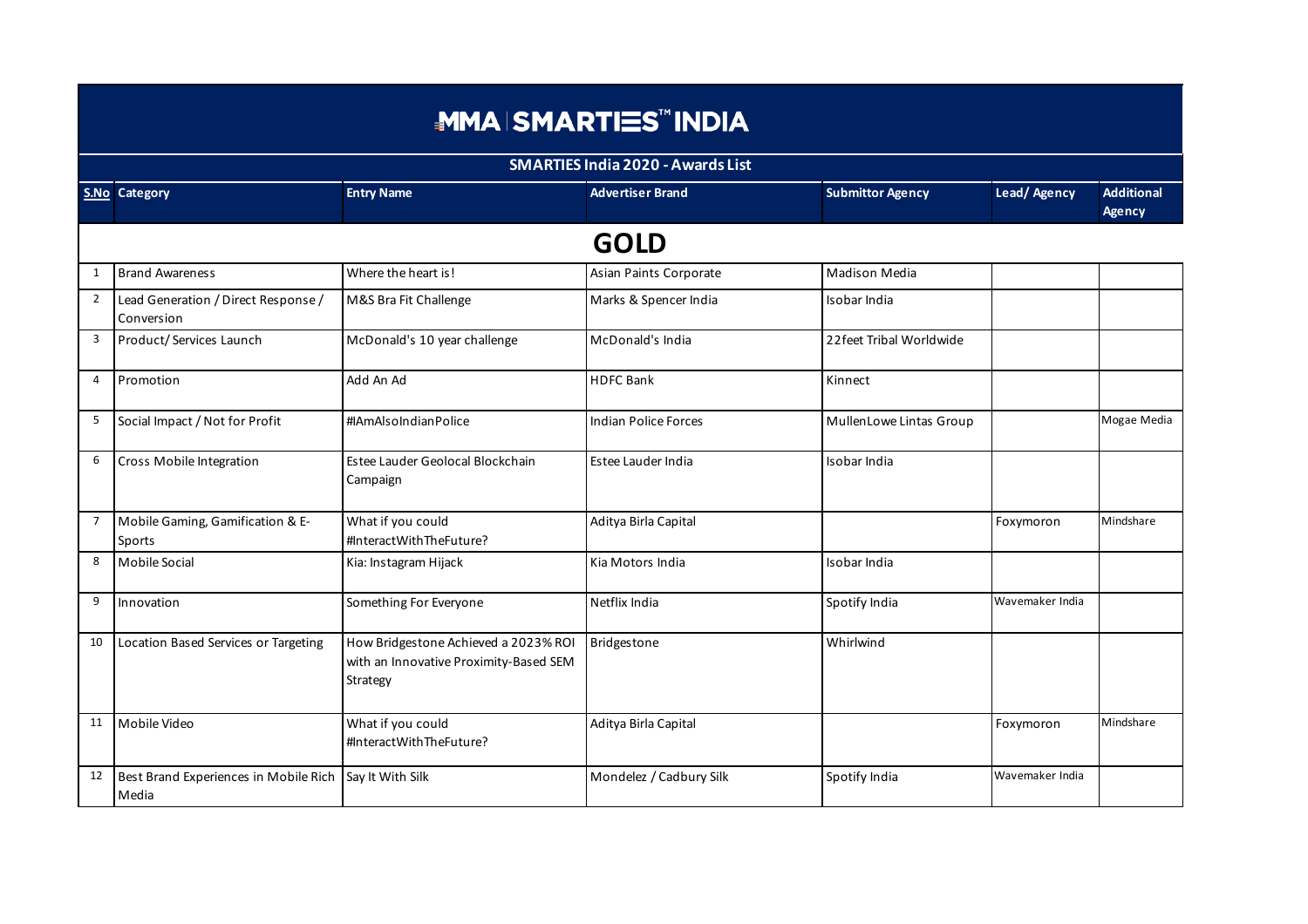| 13 | Most Engaging Mobile Creative     | Something For Everyone                                      | Netflix India           | Spotify India           | Wavemaker India |                            |
|----|-----------------------------------|-------------------------------------------------------------|-------------------------|-------------------------|-----------------|----------------------------|
| 14 | Purposeful Marketing              | Unlocking the money flow in the<br>lockdown in a humane way | Axis Bank               | MullenLowe Lintas Group |                 |                            |
| 15 | Purposeful Marketing              | Wheel Ghar Se Career                                        | Unilever / Wheel        |                         |                 | MullenLowe<br>Lintas Group |
| 16 | Best Use of Mobile To Drive Sales | It's Time To Win It All                                     | Games 24x7/Rummy Circle | Affle (MAAS)            |                 |                            |
| 17 | <b>Home Production</b>            | Rewind Kia                                                  | Kia Motors India        | Isobar India            |                 |                            |

|                |                                                                             |                                                 | <b>SILVER</b>               |                         |           |           |
|----------------|-----------------------------------------------------------------------------|-------------------------------------------------|-----------------------------|-------------------------|-----------|-----------|
| 1              | <b>Brand Awareness</b>                                                      | What if you could<br>#InteractWithTheFuture?    | Aditya Birla Capital        |                         | Foxymoron | Mindshare |
| $\overline{2}$ | Lead Generation / Direct Response / Col Google Assistant - Knowledge has no | language                                        | Google India                | MullenLowe Lintas Group |           |           |
| 3              | Lead Generation / Direct Response / Col Powering The Beauty Within          |                                                 | Zivame                      | Affle (RevX)            |           |           |
| 4              | Product/Services Launch                                                     | Google Assistant - Knowledge has no<br>language | Google India                | MullenLowe Lintas Group |           |           |
| 5              | Promotion                                                                   | Jolly Rancher                                   | Hershey                     | <b>POKKT</b>            |           |           |
| 6              | Social Impact / Not for Profit                                              | Mat Kar Forward                                 | TikTok India                | Kinnect                 |           |           |
| $\overline{7}$ | Cross Media                                                                 | Kotak 811 #DreamsInvited Campaign               | Kotak Mahindra Bank Limited |                         |           |           |
| 8              | Cross Mobile Integration                                                    | Powering The Beauty Within                      | Zivame                      | Affle (RevX)            |           |           |
| 9              | Cross Mobile Integration                                                    | It's Time To Win It All                         | Games 24x7/Rummy Circle     | Affle (MAAS)            |           |           |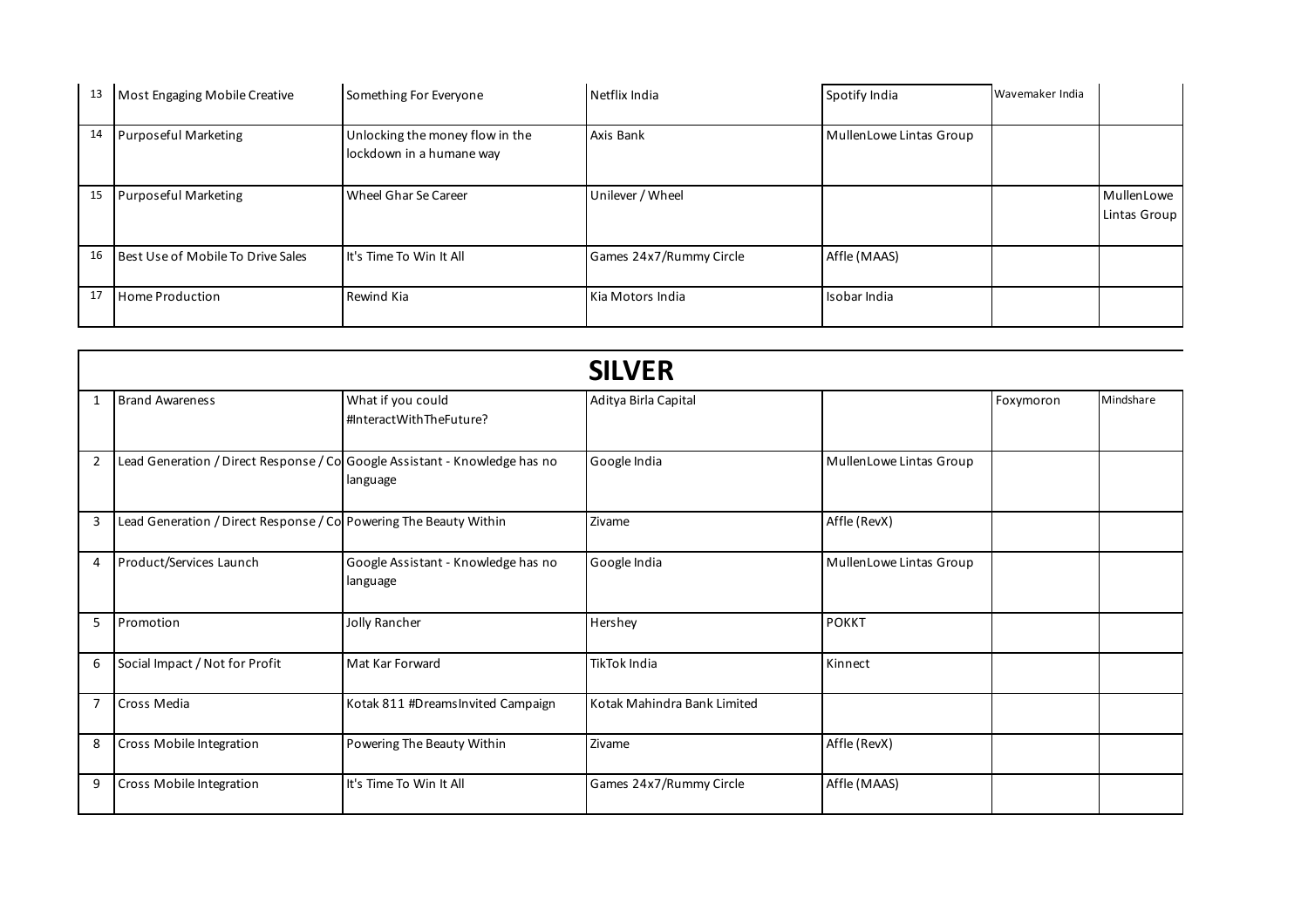| 10 | Mobile Gaming, Gamification & E-Sport The Anti Bacterial Experience |                                                          | Royale Health Shield          | Madison Media            |                          |                |
|----|---------------------------------------------------------------------|----------------------------------------------------------|-------------------------------|--------------------------|--------------------------|----------------|
| 11 | Mobile Gaming, Gamification & E-Sport Cadbury Madbury               |                                                          | Mondelez / Cadbury Dairy Milk | Jio Platforms            | Wavemaker                |                |
| 12 | Mobile App Advertising                                              | It's Time To Win It All                                  | Games 24x7/Rummy Circle       | Affle (MAAS)             |                          |                |
| 13 | Mobile App Advertising                                              | Ok Flipkart, deliver exceptional results                 | Google                        | Flipkart Ads             |                          |                |
| 14 | Mobile Social                                                       | Unlocking the confectionery potential in<br>young adults | Chupa Chups                   | Perfetti Van Melle India | Ogilvy & Mather<br>India | Grapes Digital |
| 15 | Innovation                                                          | Kia Auto Expo                                            | Kia Motors India              | Isobar India             |                          |                |
| 16 | Location Based Services or Targeting                                | Making India Toilet Proud                                | Harpic                        | <b>RB</b>                |                          | Jio            |
| 17 | Location Based Services or Targeting                                | Vision Express - Location Based<br>Advertising           | Vision Express                | Team Pumpkin             |                          |                |
| 18 | Mobile Video                                                        | Her Courage Lessons for<br>MySchoolReviews.com           | MySchoolReviews.com           | Isobar India             |                          |                |
| 19 | Mobile Audio / Voice                                                | Something For Everyone                                   | Netflix India                 | Spotify India            | Wavemaker India          |                |
| 20 | Mobile Audio / Voice                                                | Say It With Silk                                         | Mondelez / Cadbury Silk       | Spotify India            | Wavemaker India          |                |
| 21 | Best Brand Experiences in Mobile Rich r                             | New Year Greetings & Resolution<br>Campaign              | Max Life Insurance            | Magnon eg+               |                          |                |
| 22 | Most Engaging Mobile Creative                                       | Making India Engage with the<br>#ABCofBudget2020         | Aditya Birla Capital          |                          | Mindshare                | Foxymoron      |
| 23 | Most Engaging Mobile Creative                                       | Kingfisher #StayAtHome                                   | Kingfisher                    | <b>InMobi</b>            | Mindshare                |                |
| 24 | Best Data Driven Display Creative                                   | Powering The Beauty Within                               | Zivame                        | Affle (RevX)             |                          |                |
| 25 | Seamless Consumer Experience                                        | The ABC of Money Advice                                  | Aditya Birla Capital          |                          | Mindshare                | Foxymoron      |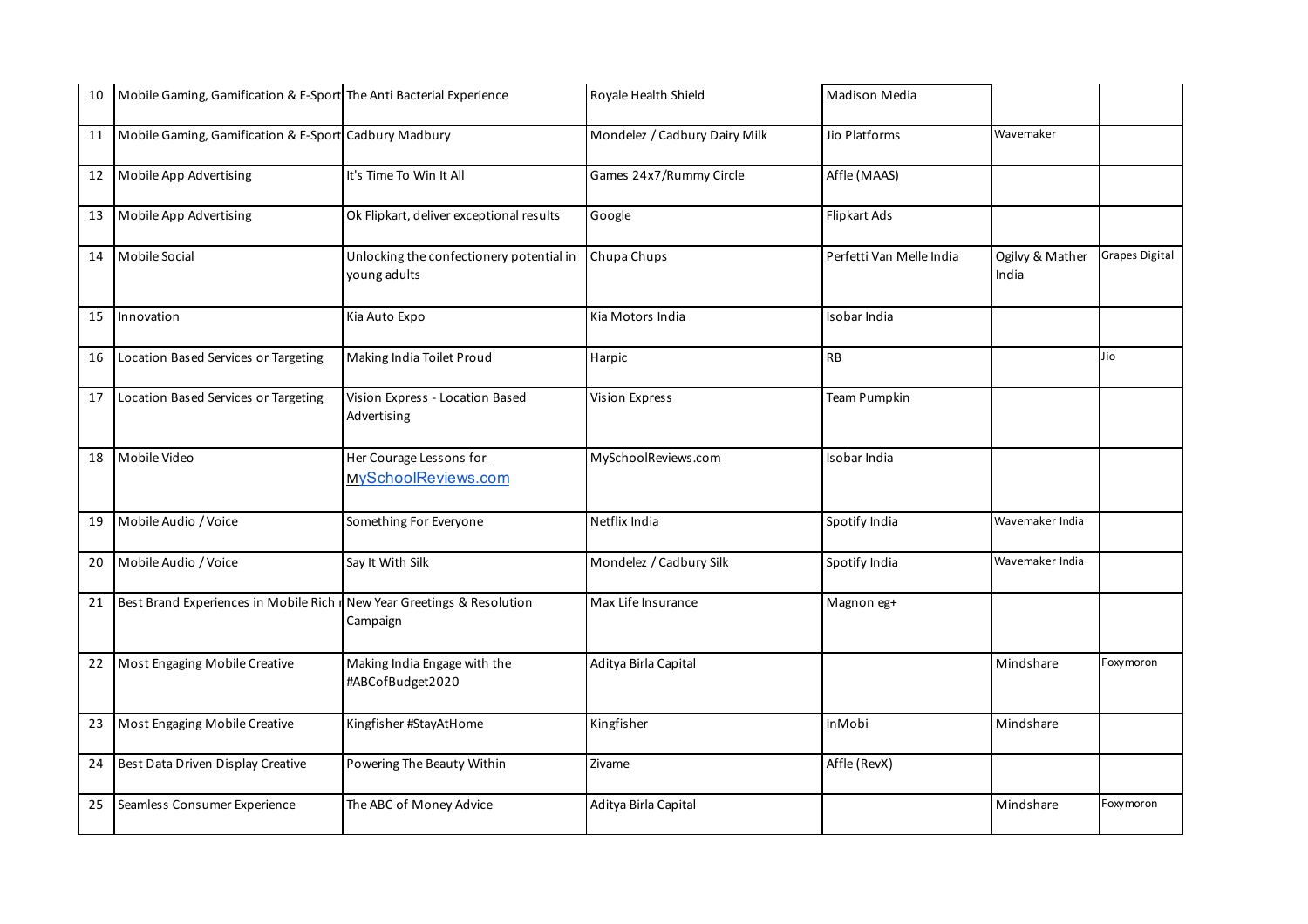| 26 Best Use of Mobile To Drive Sales | Center Fresh - Stay Fresh Behind The   | Perfetti Van Melle India |                 | <b>Creativeland Asia</b> | <b>PR Pundit</b> |
|--------------------------------------|----------------------------------------|--------------------------|-----------------|--------------------------|------------------|
|                                      | Mask                                   |                          |                 |                          |                  |
| <b>Home Production</b>               | Dark Fantasy - A lot can happen inside | Sunfeast Dark Fantasy    | Wavemaker India |                          |                  |

|                | <b>BRONZE</b>                     |                                                       |                                    |              |                              |                           |  |
|----------------|-----------------------------------|-------------------------------------------------------|------------------------------------|--------------|------------------------------|---------------------------|--|
| 1              | Product/Services Launch           | You Wanna Do It, Just DUNZO It                        | Dunzo                              | Affle (MAAS) |                              |                           |  |
| $\overline{2}$ | Product/Services Launch           | Spotify India Podcast Mobile Campaign                 | Spotify India                      | AdColony     | Interactive<br>Avenues India |                           |  |
| 3              | Promotion                         | Nikon Insta Badge                                     | Nikon India                        | WATConsult   |                              |                           |  |
| 4              | Social Impact / Not for Profit    | Her Courage Lessons for<br>MySchoolReviews.com        | MySchoolReviews.com                | Isobar India |                              |                           |  |
| 5              | <b>SMARTIES Banner - Logo.png</b> | Hum Haar Nahi Maanenge                                | <b>HDFC Bank</b>                   | Kinnect      |                              |                           |  |
| 6              | Cross Media                       | Signature Masterclass 4.0                             | Diageo India / Signature           | Vice Media   |                              | <b>DDB</b> Mudra          |  |
| $\overline{7}$ | Cross Media                       | McDowell's No1 Soda No1 YaariJam                      | Diageo India / McDowell's No1 Soda | Hungama      |                              | DDB Mudra &<br>The Glitch |  |
| 8              | Mobile App Advertising            | Flipkart uses audience Intel to set new<br>benchmarks | Intel                              | Flipkart Ads |                              |                           |  |
| 9              | <b>Mobile Social</b>              | What if you could<br>#InteractWithTheFuture?          | Aditya Birla Capital               |              | Foxymoron                    | Mindshare                 |  |
| 10             | Innovation                        | Powering The Beauty Within                            | Zivame                             | Affle (RevX) |                              |                           |  |
| 11             | Best Data Driven Display Creative | Global Acquisition Strategy for Zomato<br>Gold        | Zomato Gold                        | Kinnect      |                              |                           |  |
| 12             | <b>Purposeful Marketing</b>       | Rewind Kia                                            | Kia Motors India                   | Isobar India |                              |                           |  |